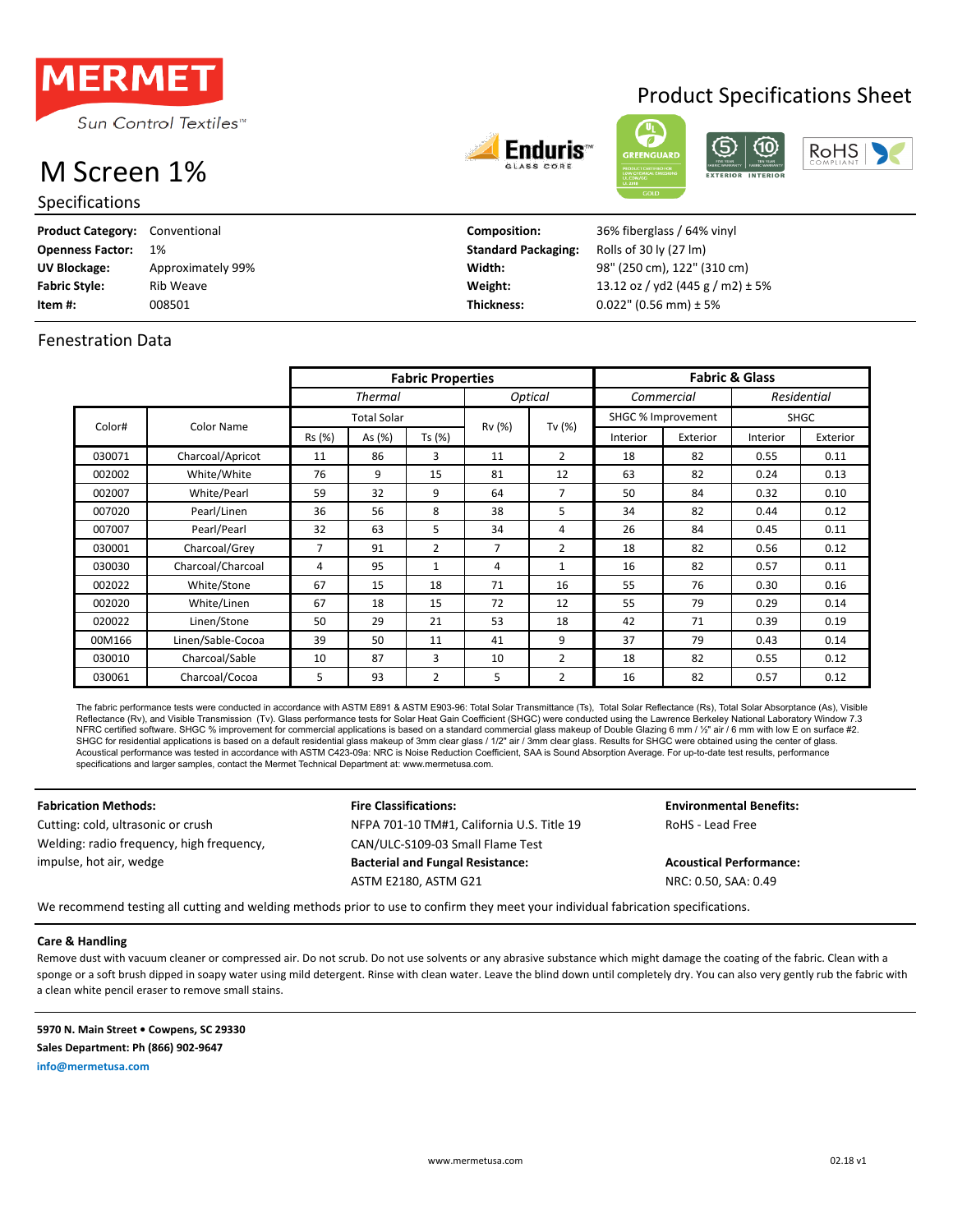

# M Screen 3%

Specifications

# Product Specifications Sheet







| <b>Product Category: Conventional</b> |                   | Composition:                                      | 36% fiberglass / 64% vinyl                |
|---------------------------------------|-------------------|---------------------------------------------------|-------------------------------------------|
| <b>Openness Factor: 3%</b>            |                   | <b>Standard Packaging:</b> Rolls of 30 ly (27 lm) |                                           |
| UV Blockage:                          | Approximately 97% | Width:                                            | 78" (200 cm), 98" (250 cm), 122" (310 cm) |
| <b>Fabric Style:</b>                  | Rib Weave         | Weight:                                           | 12.7 oz / yd2 (432 g / m2) $\pm$ 5%       |
| Item #:                               | 008503            | <b>Thickness:</b>                                 | $.022$ " (0.55 mm) ± 5%                   |

## Fenestration Data

|        |                   | <b>Fabric Properties</b>                |                    |                |        | <b>Fabric &amp; Glass</b> |                    |          |             |          |
|--------|-------------------|-----------------------------------------|--------------------|----------------|--------|---------------------------|--------------------|----------|-------------|----------|
|        |                   | Optical<br><b>Thermal</b><br>Commercial |                    |                |        | Residential               |                    |          |             |          |
| Color# |                   |                                         | <b>Total Solar</b> |                | Rv (%) |                           | SHGC % Improvement |          | <b>SHGC</b> |          |
|        | Color Name        | Rs (%)                                  | As $(\%)$          | Ts (%)         |        | Tv (%)                    | Interior           | Exterior | Interior    | Exterior |
| 030071 | Charcoal/Apricot  | 13                                      | 82                 | 5              | 14     | 5                         | 18                 | 84       | 0.59        | 0.11     |
| 002002 | White/White       | 71                                      | 11                 | 18             | 76     | 16                        | 55                 | 76       | 0.29        | 0.16     |
| 002007 | White/Pearl       | 54                                      | 36                 | 10             | 58     | 8                         | 45                 | 84       | 0.37        | 0.11     |
| 007020 | Pearl/Linen       | 40                                      | 49                 | 11             | 42     | 8                         | 34                 | 84       | 0.46        | 0.12     |
| 007007 | Pearl/Pearl       | 34                                      | 59                 | 7              | 36     | 5                         | 29                 | 87       | 0.48        | 0.10     |
| 030001 | Charcoal/Grey     | 8                                       | 90                 | $\overline{2}$ | 8      | $\overline{2}$            | 16                 | 87       | 0.61        | 0.09     |
| 030030 | Charcoal/Charcoal | 4                                       | 93                 | 3              | 4      | 3                         | 13                 | 84       | 0.63        | 0.10     |
| 002022 | White/Stone       | 62                                      | 17                 | 21             | 66     | 18                        | 47                 | 74       | 0.35        | 0.18     |
| 002020 | White/Linen       | 64                                      | 21                 | 15             | 67     | 11                        | 50                 | 82       | 0.33        | 0.13     |
| 020022 | Linen/Stone       | 51                                      | 28                 | 21             | 53     | 16                        | 39                 | 76       | 0.41        | 0.18     |
| 00M166 | Linen/Sable-Cocoa | 35                                      | 56                 | 9              | 37     | 7                         | 29                 | 84       | 0.48        | 0.11     |
| 030010 | Charcoal/Sable    | 12                                      | 84                 | 4              | 13     | 4                         | 18                 | 84       | 0.59        | 0.10     |
| 030061 | Charcoal/Cocoa    | 5                                       | 92                 | 3              | 5      | 3                         | 13                 | 84       | 0.62        | 0.10     |

The fabric performance tests were conducted in accordance with ASTM E891 & ASTM E903-96: Total Solar Transmittance (Ts), Total Solar Reflectance (Rs), Total Solar Absorptance (As), Visible Reflectance (Rv), and Visible Transmission (Tv). Glass performance tests for Solar Heat Gain Coefficient (SHGC) were conducted using the Lawrence Berkeley National Laboratory Window 7.3 NFRC certified software. SHGC % improvement for commercial applications is based on a standard commercial glass makeup of Double Glazing 6 mm / 1/2" air /6 mm with low E on surface #2. SHGC for residential applications is based on a default residential glass makeup of 3mm clear glass / 1/2" air / 3mm clear glass. Results for SHGC were obtained using the center of glass. Acoustical performance was tested in accordance with ASTM C423-09a: NRC is Noise Reduction Coefficient, SAA is Sound Absorption Average. For up-to-date test results, performance specifications and larger samples, contact the Mermet Technical Department at: www.mermetusa.com.

Welding: radio frequency, high frequency, impulse, hot air, wedge

### **Fabrication Methods: Fire Classifications: Environmental Benefits:** Cutting: cold, ultrasonic or crush The NFPA 701-10 TM#1, California U.S. Title 19 RoHS - Lead Free CAN/ULC-S109-03 Small & Large Flame Test **Bacterial and Fungal Resistance: Acoustical Performance:** ASTM E2180, ASTM G21 NRC: 0.35, SAA: 0.33

We recommend testing all cutting and welding methods prior to use to confirm they meet your individual fabrication specifications.

### **Care & Handling**

Remove dust with vacuum cleaner or compressed air. Do not scrub. Do not use solvents or any abrasive substance which might damage the coating of the fabric. Clean with a sponge or a soft brush dipped in soapy water using mild detergent. Rinse with clean water. Leave the blind down until completely dry. You can also very gently rub the fabric with a clean white pencil eraser to remove small stains.

**5970 N. Main Street • Cowpens, SC 29330**

**Sales Department: Ph (866) 902-9647**

**info@mermetusa.com**